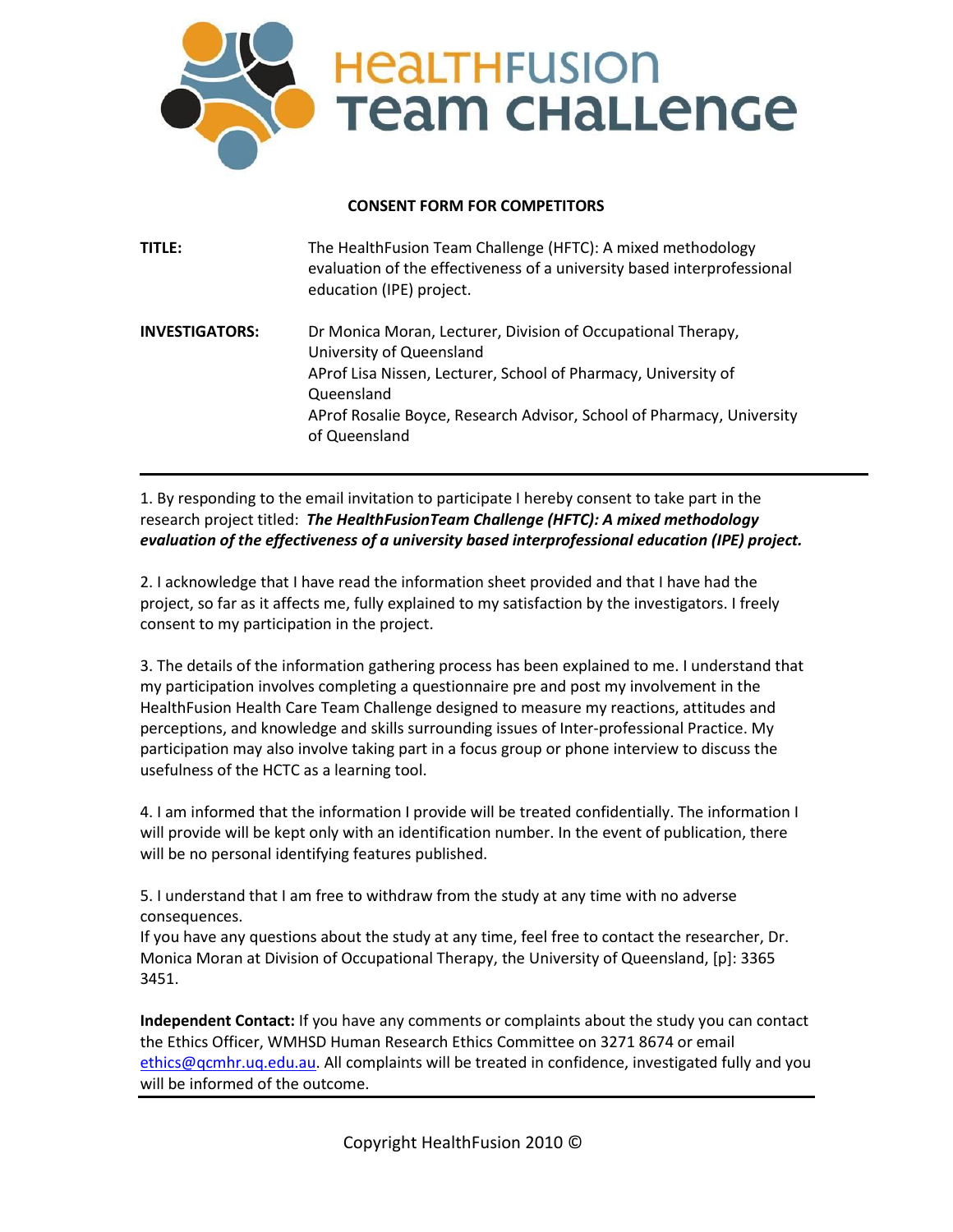### **PARTICIPANT INFORMATION SHEET FOR COMPETITORS**

| TITLE:                | The HealthFusion Team Challenge (HFTC): A mixed methodology<br>evaluation of the effectiveness of a university based interprofessional<br>education (IPE) project.                                                                                                 |
|-----------------------|--------------------------------------------------------------------------------------------------------------------------------------------------------------------------------------------------------------------------------------------------------------------|
| <b>INVESTIGATORS:</b> | Dr Monica Moran, Lecturer, Division of Occupational Therapy,<br>University of Queensland<br>AProf Lisa Nissen, Lecturer, School of Pharmacy, University of<br>Queensland<br>AProf Rosalie Boyce, Research Advisor, School of Pharmacy, University<br>of Queensland |

## **What this project is about:**

The aim of this research project is to examine from the student perspective the impact of the HealthFusion Team Challenge (HFTC) in the promotion of interprofessional learning and collaborative practice.

The goal of university based interprofessional education (IPE) is to prepare students for effective and collaborative participation in health care teams. To achieve this, IPE methods must create meaningful learning experiences for students that will facilitate real change in their interprofessional practice. The HealthFusion Team Challenge (HFTC) is a possible means of achieving this goal.

The overall rationale of this study is twofold: 1) To contribute to the development of an effective IPE programme that will produce graduating health professionals who are prepared for effective and collaborative interprofessional practice and 2) To contribute to the under-developed body of IPE evaluation and evidence-based practice research.

## **What you may be asked to do:**

Before you are allocated to a multidisciplinary team for the HealthFusion Team Challenge you will be asked to complete an online questionnaire designed to measure your reactions, attitudes and perceptions, and knowledge and skills surrounding issues of Inter-professional Practice. Directly after your involvement in the competition you will be asked to complete the same questionnaire again. The questionnaire should take approximately 30 to 45 minutes to complete. You may also be asked to take part in a focus group or phone interview in order to discuss aspects of the competition regarding its usefulness as a learning tool. The focus groups should run for approximately 60 minutes and the phone interview should run approximately 20 minutes. All data collection will be made on University grounds (St Lucia campus).

## **How will my privacy be maintained?**

Your privacy while participating in the study will be maintained at all times. You will be assigned a number with which all data pertaining to you will be labelled. Files will be kept in a password protected data file in the School of Health and Rehabilitation Sciences and will only be accessible